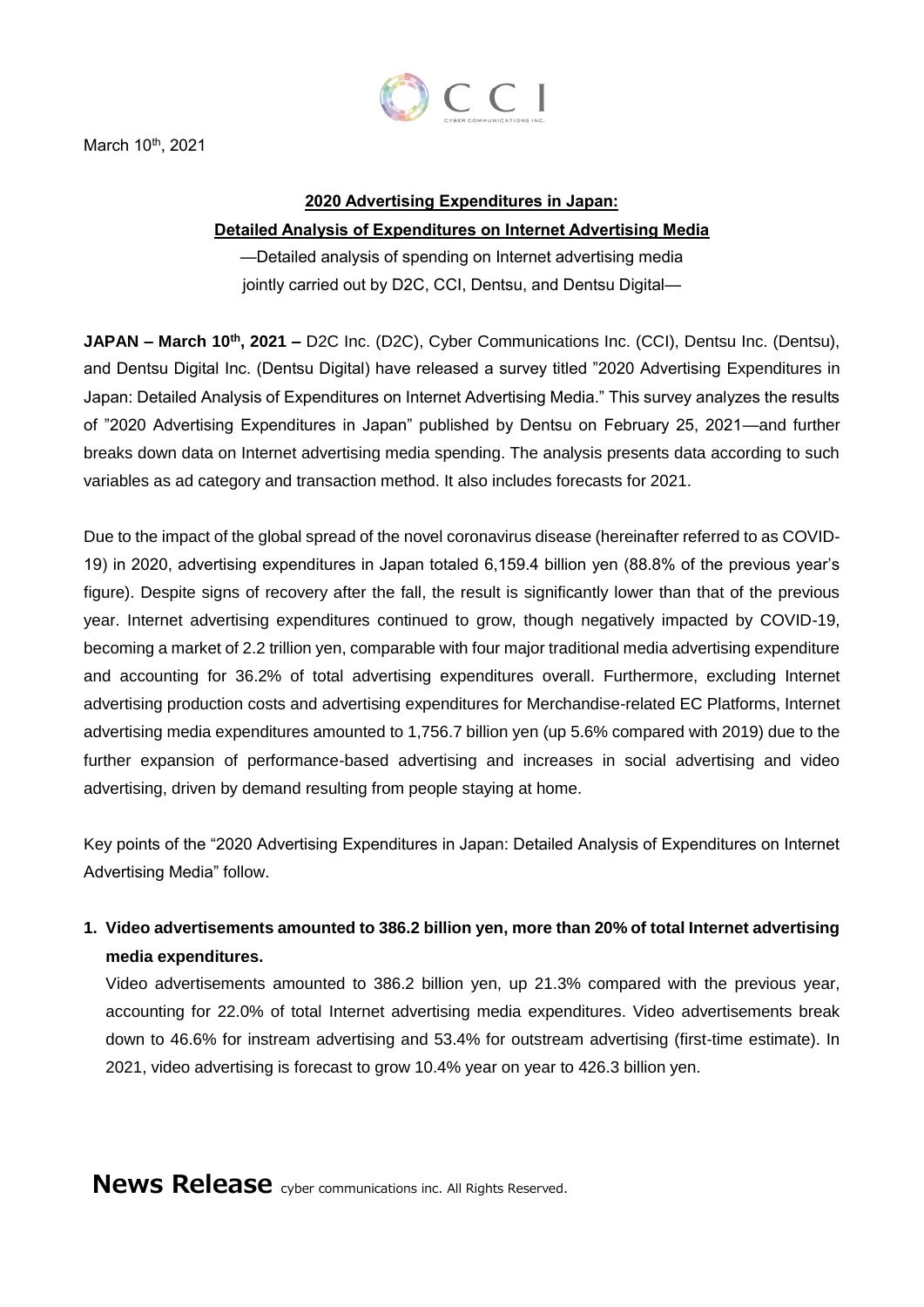# CCI

**2. Performance-based advertising grew 9.7% compared with the previous year, while reserved advertising and affiliate advertising declined.**

Performance-based advertising, which is the main transaction method, grew 9.7% year on year to 82.9% of total Internet advertising media expenditures. Reserved advertising and affiliate advertising declined from the previous year.

**3. Social advertising amounted to 568.7 billion yen, accounting for over 30% of overall expenditures on Internet advertising media.**

Social advertising placed on social media, video-sharing, and other platforms grew 16.1% compared with the previous year, amounting to 568.7 billion yen and accounting for 32.4% of overall expenditures on Internet advertising media.

**4. In 2021, Internet advertising media expenditures overall are forecast to grow 7.7%, to 1,891.2 billion yen.**

In 2021, despite the ongoing impact of COVID-19, Internet advertising media expenditures overall are forecast to grow 7.7% to 1,891.2 billion yen.

### **Expenditures on Internet Advertising Media: Breakdown by Advertising Category**

—Video advertisements grew significantly to 386.2 billion yen, up 21.3% from the previous year, exceeding 20% of total Internet advertising media expenditures.—

In 2020, Internet advertising media expenditures in Japan amounted to 1,756.7 billion yen (according to "2020 Advertising Expenditures in Japan," published by Dentsu). Of the total, the two largest ad categories were paid search advertising (38.6%) and display advertising (32.6%), giving the two categories a combined share amounting to 70%. Video advertisements grew 21.3% compared with the previous year, amounting to 386.2 billion yen, accounting for more than 20% of the total. This was followed by affiliate advertising, with 5.6%, while other Internet advertising accounted for 1.1%. (Graph 1)

| Definitions of advertising categories |                                                                                                                                                                   |
|---------------------------------------|-------------------------------------------------------------------------------------------------------------------------------------------------------------------|
| <b>Display advertising</b>            | Advertisements and tie-up ads in such formats as images and text, which are<br>displayed in the advertising space of a site or app.                               |
| Paid search advertising               | Advertisements displayed on a search results page based on their relevance<br>to search keywords used in a search site.                                           |
| <b>Video advertising</b>              | Advertisements in video file format (video images/audio).                                                                                                         |
| Affiliate advertising                 | Advertisements whereby if a user views an Internet advertisement and then<br>performs a predetermined action, some remuneration is given to the media<br>or user. |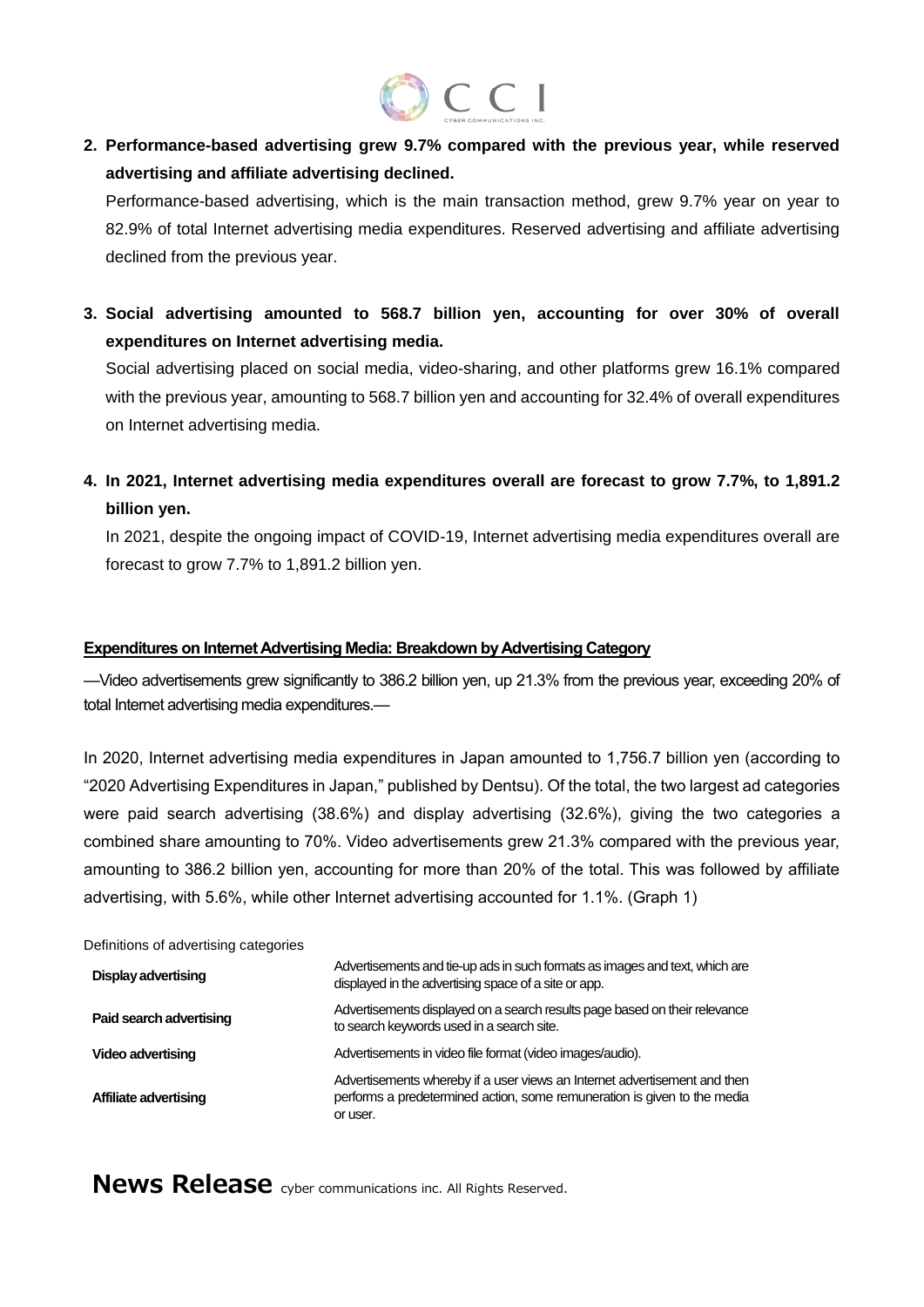

**Other Internet advertising** Advertisements in formats other than those mentioned above. For example, email advertising and audio advertising.





Note: Figures in parentheses are the percentage of overall Internet advertising media expenditures.

#### **Expenditures on Internet Advertising Media: Breakdown by Transaction Method**

—Performance-based advertising grew 9.7%, reserved advertising and affiliate advertising declined.—

Analyzed by transaction method used for Internet advertising media expenditures, performance-based advertising the principal transaction method—amounted to 1,455.8 billion yen (over 80% of total Internet advertising media expenditures). At the same time, despite signs starting in the fall of a recovery in reserved advertising and affiliate advertising, the spread of COVID-19 caused a decline in both reserved advertising (down 12.5%) and affiliate advertising (down 6.1%). (Graph 2)

Definitions of transaction methods

**Performance-based advertising Paid search advertising and advertising that is transacted via an auction** system through digital platforms or ad networks. **Reserved advertising** Conventional and tie-up advertising that is sold via advertising agencies or media representatives, or sold directly to the advertiser, and advertising that is transacted through a digital platform or ad network using a non-auction method (fixed price).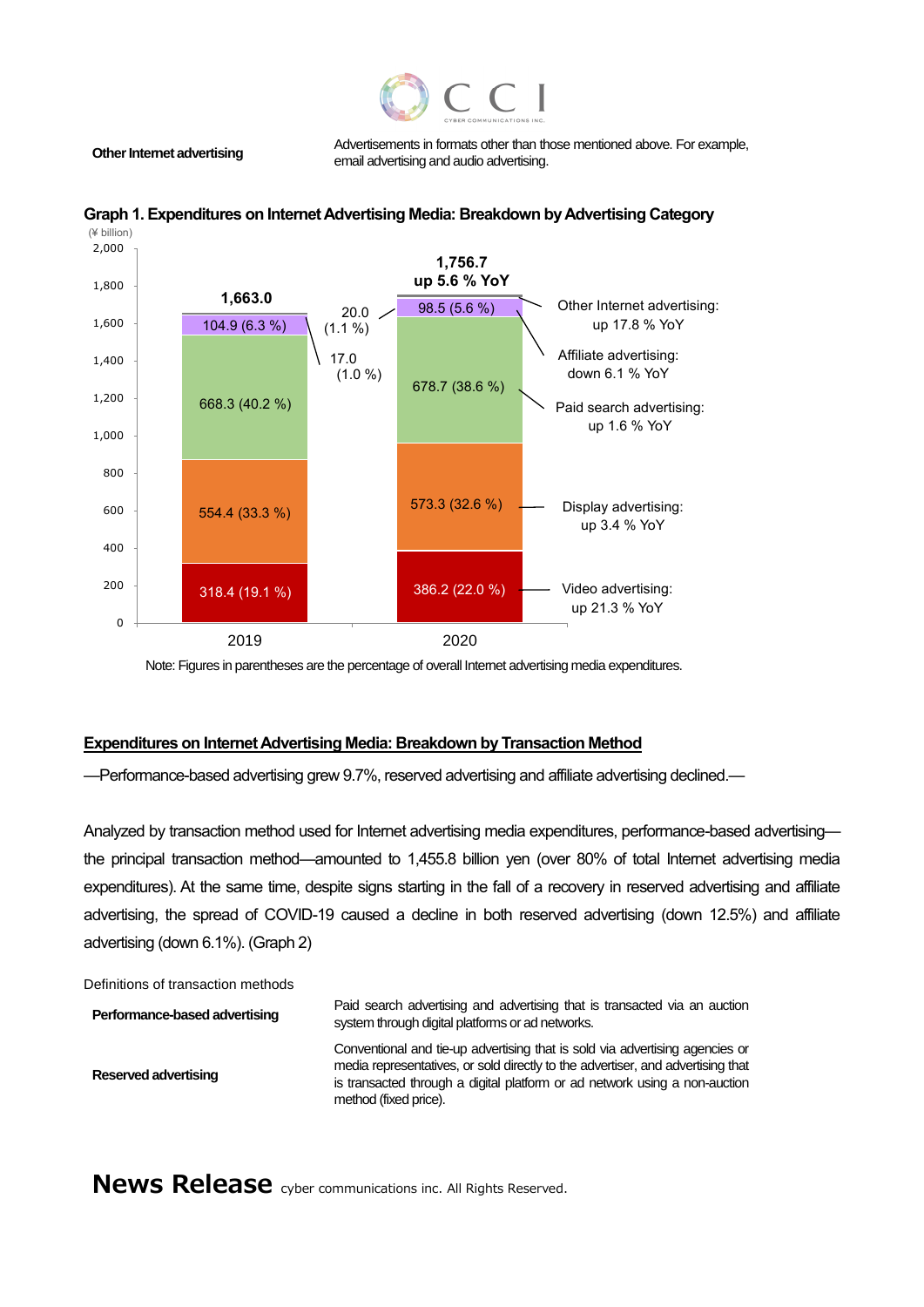

Advertisements whereby if a user views an Internet advertisement and then performs a predetermined action, the media or user is paid some remuneration.





**Affiliate advertising**

Note: Figures in parentheses are the percentage of overall Internet advertising media expenditures.

#### **Expenditures on Internet Advertising Media: Transaction Method and Advertising Category Cross Tabulation**

—Substantial growth in performance-based video advertising (up 27.2%) accounting for 18.3% of Internet advertising media expenditures.—

Cross-tabulating transaction method against advertising category, performance-based paid search advertising accounted for 38.6%, making it the largest sub-category, followed by performance-based display advertising, which accounted for 25.7%. Additionally, substantial growth in performance-based video advertising (up 27.2%) accounted for 18.3% of Internet advertising media expenditures. Reserved display advertising declined 19.9% compared with the previous year, while performance-based display advertising grew 12.1%. (Graph 3)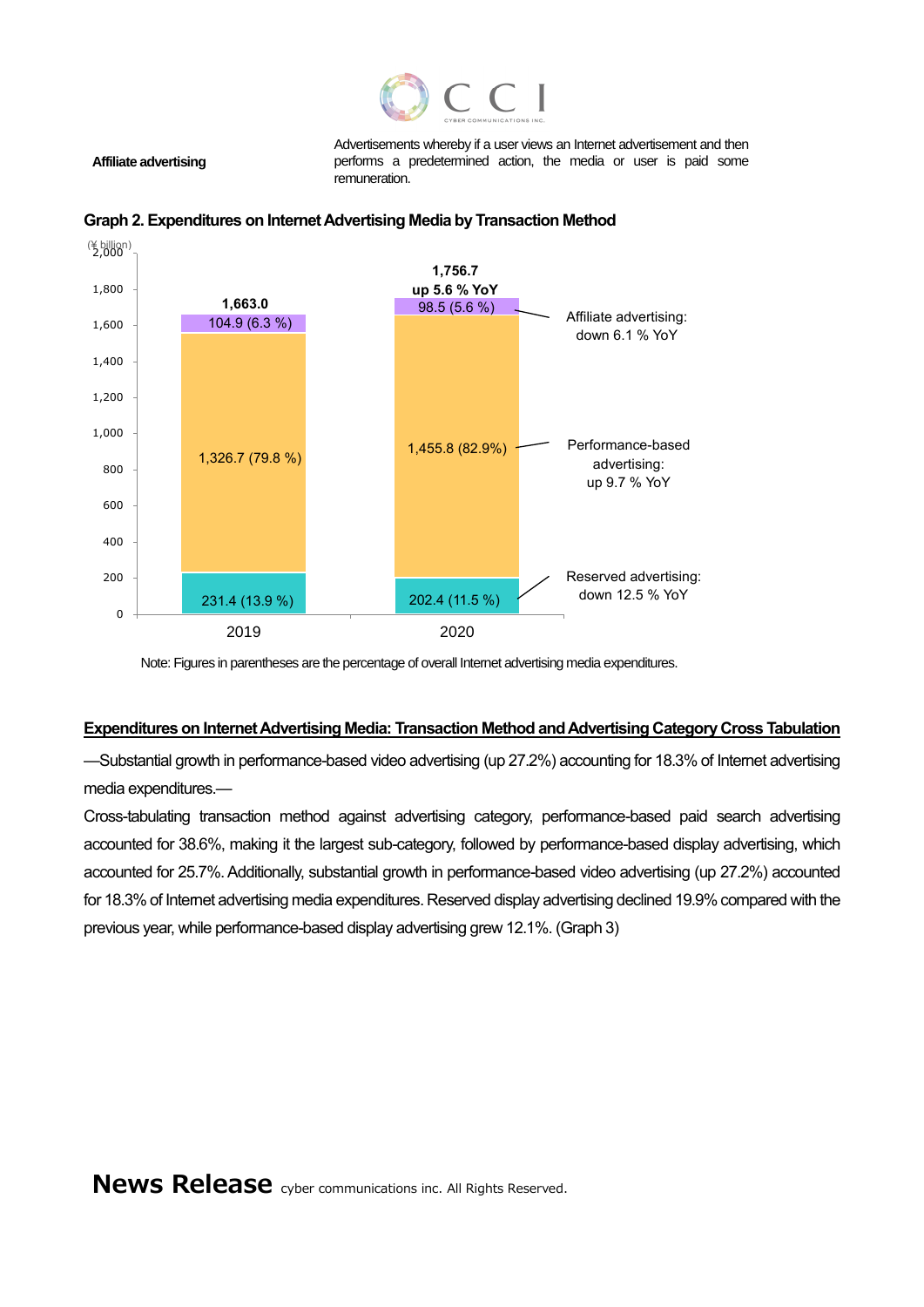





Note: Figures in parentheses are the percentage of overall Internet advertising media expenditures.

### **Video Advertising Market**

—Within video advertisement expenditures amounting to 386.2 billion yen, instream advertising expenditures accounted for 46.6% and outstream advertising expenditures for 53.4% of the total. Performance-based advertising accounted for over 80% of transaction methods.—

Within video advertisement expenditures amounting to 386.2 billion yen, instream advertising inserted among video content amounted to 180.0 billion yen (46.6%) and outstream advertising displayed in online advertising spaces and article content amounted to 206.3 billion yen (53.4%). (Graph 4)

Additionally, in terms of transaction methods, performance-based advertising amounted to 320.6 billion yen, or over 80% of the total. (Graph 5)

Definitions of video advertisement types

| Instream advertising         | Advertisements in video file format that play before, during, and after<br>video content.                                                                                                                                |
|------------------------------|--------------------------------------------------------------------------------------------------------------------------------------------------------------------------------------------------------------------------|
| <b>Outstream advertising</b> | Display and other advertisements in video file format displayed<br>external to video content. This includes infeed advertisements in<br>video file format displayed in online advertising spaces and article<br>content. |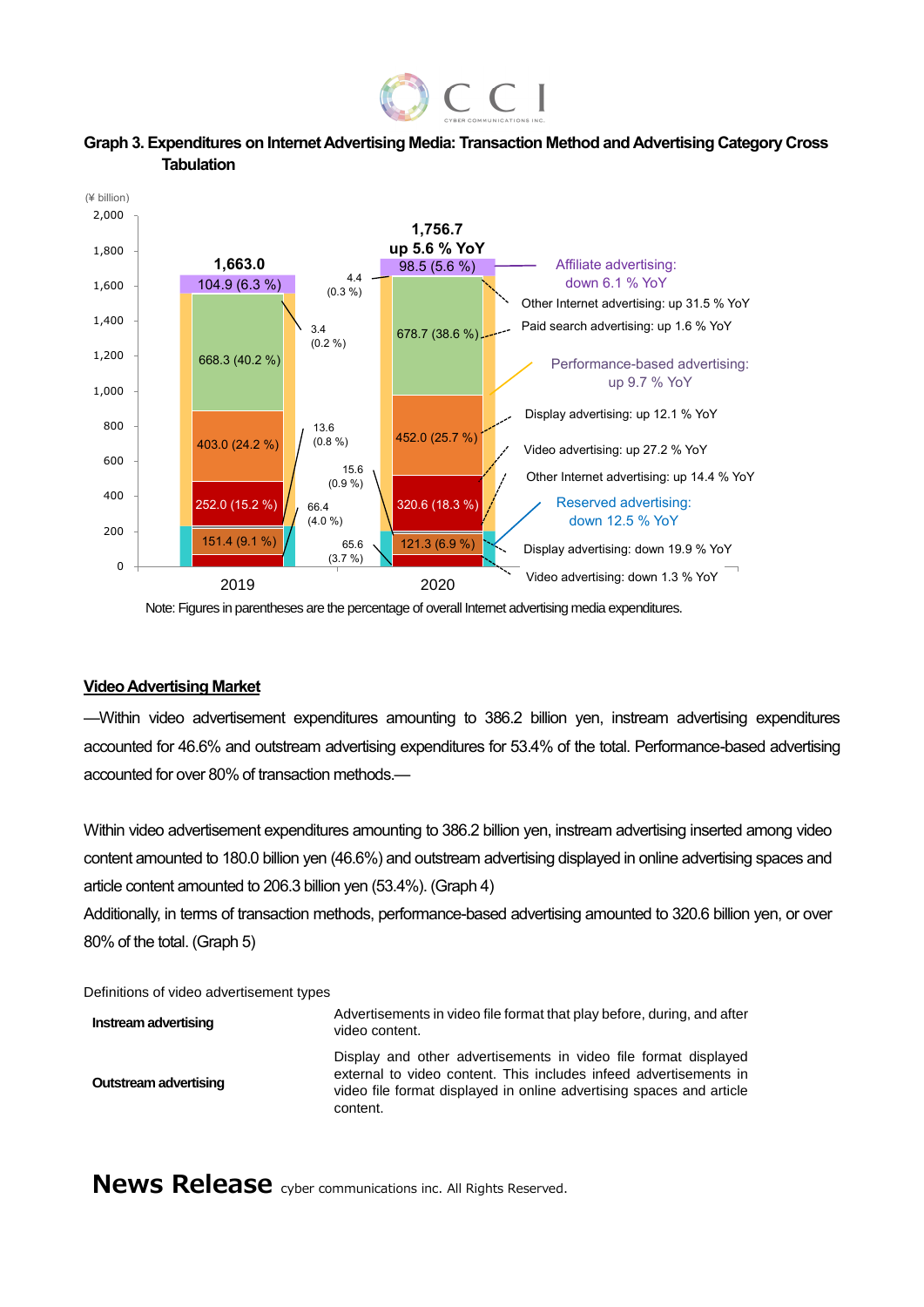

### **Graph 4. Video Advertising Expenditures: Breakdown by Advertising Category**



Note: Figures in parentheses are the percentage of overall video advertising expenditures.

### **Graph 5. Video Advertising Expenditures: Breakdown by Transaction Method**



Note: Figures in parentheses are the percentage of overall video advertising expenditures.

### **Social Advertising Market**

—Social advertising expenditures grew substantially (up 16.1%), accounting for over 30% of overall Internet advertising media expenditures.—

Social advertising placed on social media services grew at a high rate of 16.1% compared with the previous year, amounting to 568.7 billion yen and accounting for over 30% of overall Internet advertising media expenditures. (Graph 6)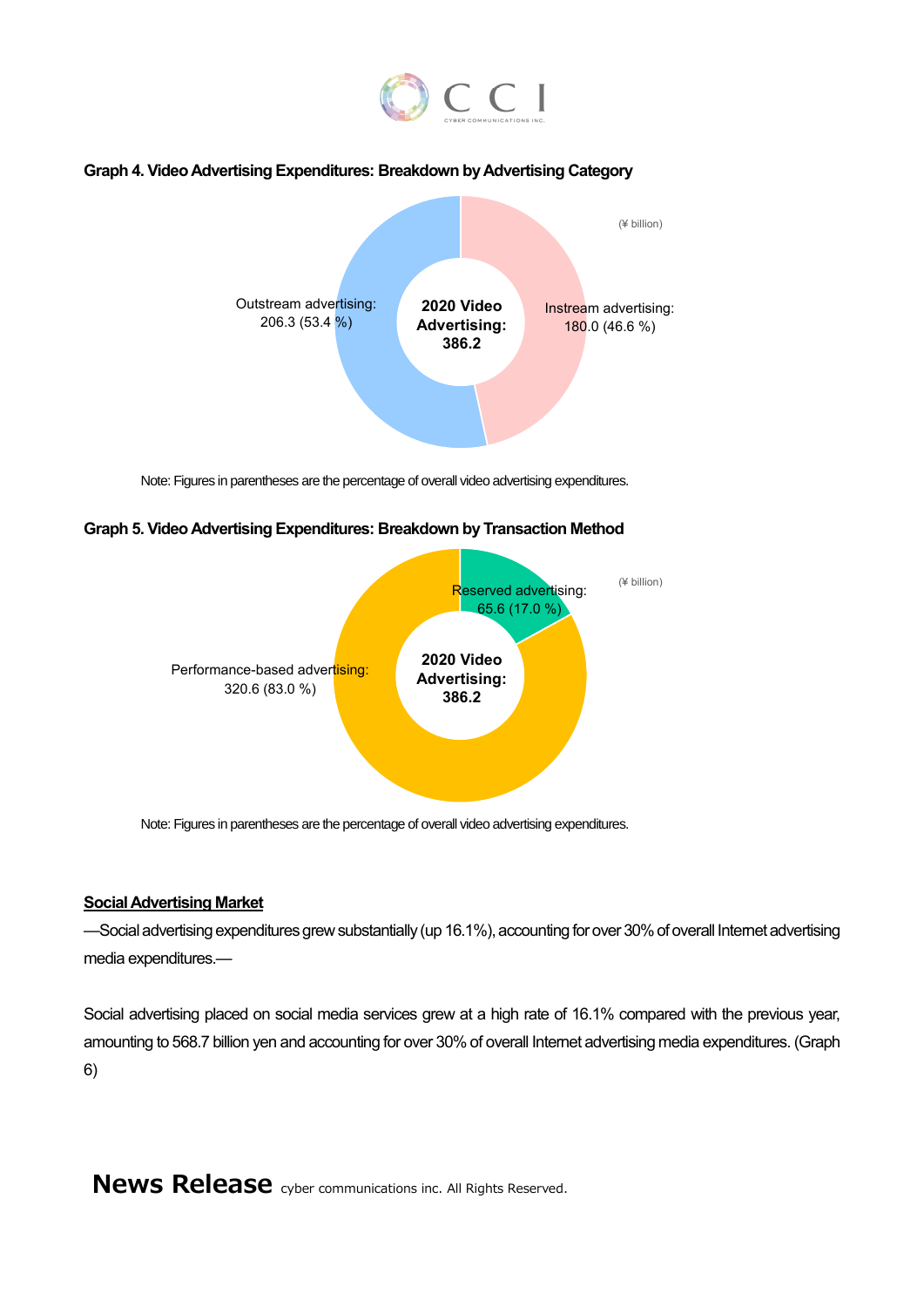

Furthermore, when social media are placed in "SNS," "video sharing," and "others" categories, the SNS category has the largest scale at 248.8 billion yen. The video sharing category grew substantially compared with the previous year. (Graph 7)

| <b>Social Advertising</b> | Definition of social advertising<br>Advertising placed on social media services.<br>Media (platforms) providing services enabling users to share and exchange information<br>posted by users as content.<br>(Source: Guidelines for Internet Advertising, Basic Practices and Glossary 2020 Edition,<br>Japan Interactive Advertising Association) |
|---------------------------|----------------------------------------------------------------------------------------------------------------------------------------------------------------------------------------------------------------------------------------------------------------------------------------------------------------------------------------------------|
|                           | Examples of social media: SNS, blog services, mini (micro) blogs, video sharing websites,<br>social bookmarks, electronic bulletin board services.                                                                                                                                                                                                 |
|                           | Definition of social classification<br>The SNS category includes SNS platforms. The video sharing category includes video<br>sharing websites with user-submitted content. The others category includes blogs, electronic<br>bulletin boards, and other websites.                                                                                  |



**Graph 6. Social Advertising Expenditures**

Note: Figures in parentheses are the percentage of overall Internet advertising media expenditures.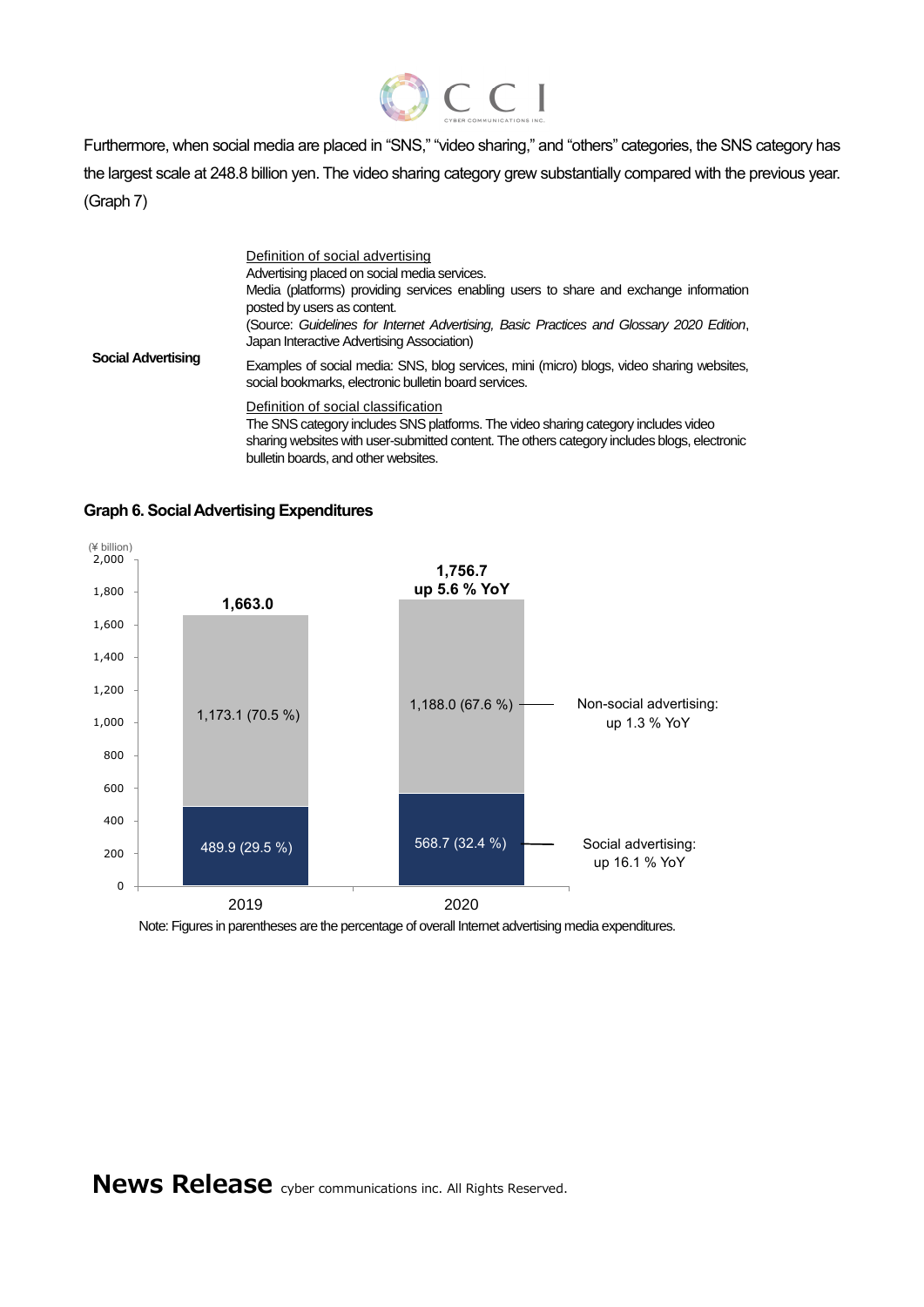

### **Graph 7. Social Advertising Expenditures by Ad Category**



Note: Figures in parentheses are the percentage of overall social advertising expenditures.

### **Total Internet Advertising Media Expenditures (Forecast)**

—In 2021, total Internet advertising media expenditures in Japan are forecast to increase 7.7% compared with 2020, to 1,891.2 billion yen.—

Despite the ongoing impact of COVID-19, total Internet advertising media growth is expected to continue in 2021, to reach 1,891.2 billion yen. (Graph 8)



#### **Graph 8. Total Internet Advertising Media Expenditures (Forecast)**

Note: In 2018, the survey of Internet advertising expenditures newly included estimates for digital advertising by companies in the four major traditional media.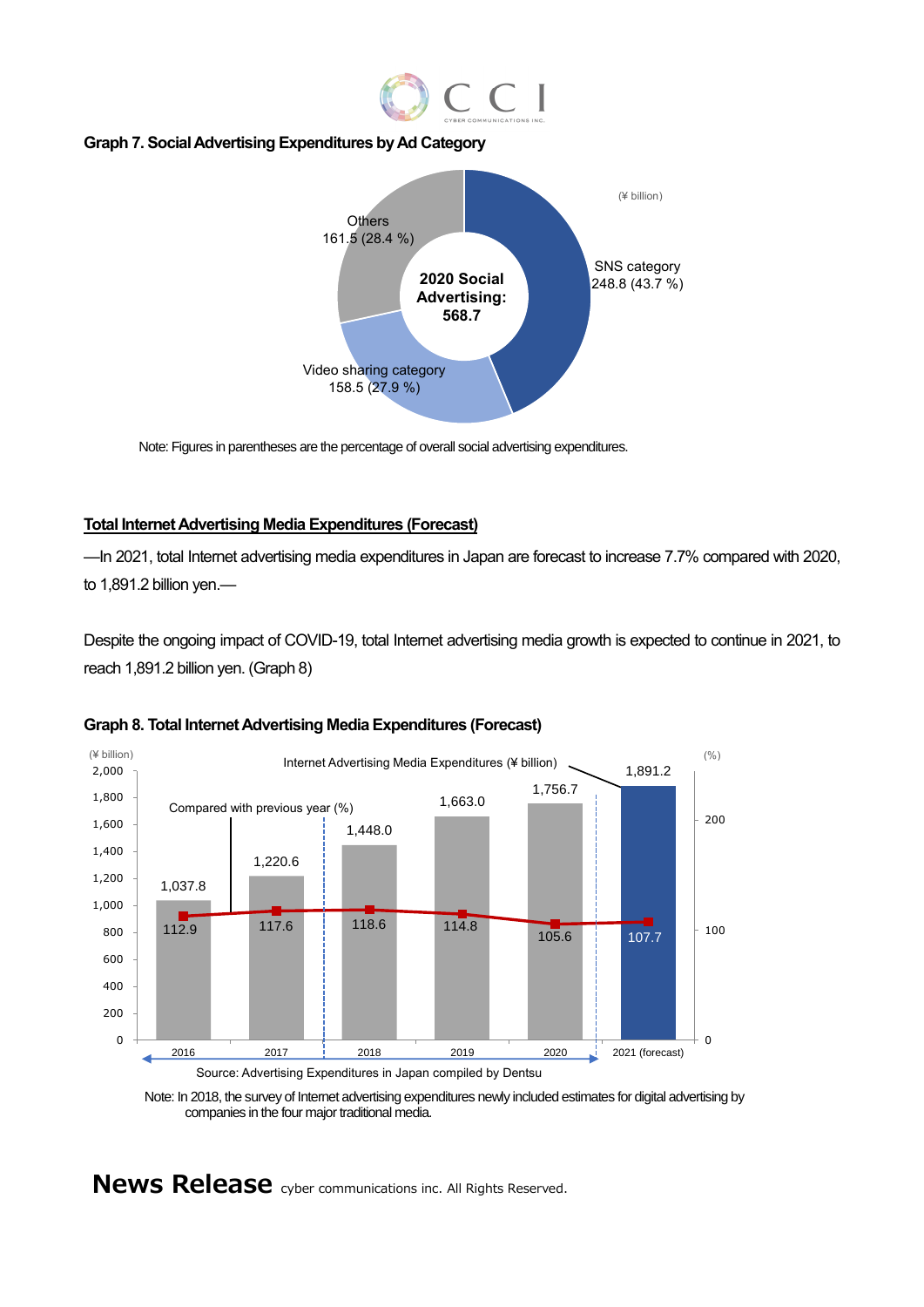

### **Video Advertising Market (Forecast)**

—Video advertisements in 2021 are forecast to grow to approximately 426.3 billion yen.—

In 2021, video advertisements are expected to grow 10.4% compared with the previous year, expanding to 426.3 billion yen.





### **Research Overview**

|                             | Research organizations D2C Inc., Cyber Communications Inc., Dentsu Inc., Dentsu Digital Inc.                                                                                                                                                                                                                                                                                                                                                                                          |
|-----------------------------|---------------------------------------------------------------------------------------------------------------------------------------------------------------------------------------------------------------------------------------------------------------------------------------------------------------------------------------------------------------------------------------------------------------------------------------------------------------------------------------|
| <b>Research period</b>      | December 2020-February 2021                                                                                                                                                                                                                                                                                                                                                                                                                                                           |
| <b>Research methodology</b> | Carried out estimates based on the following research<br>1. Research based on questionnaire surveys covering Internet<br>advertising media companies, etc. (postal research/web research)<br>The research was conducted by explaining to respondents that the<br>survey would be asking about "2020 Advertising Expenditures in<br>Japan" Internet media expenditures<br>2. Same as above, but with additional interview research<br>3. Various types of data collection and analysis |

Note: The figures shown in graphs contained in this release are rounded to the nearest unit. Consequently, some totals differ from the sum of the components shown.